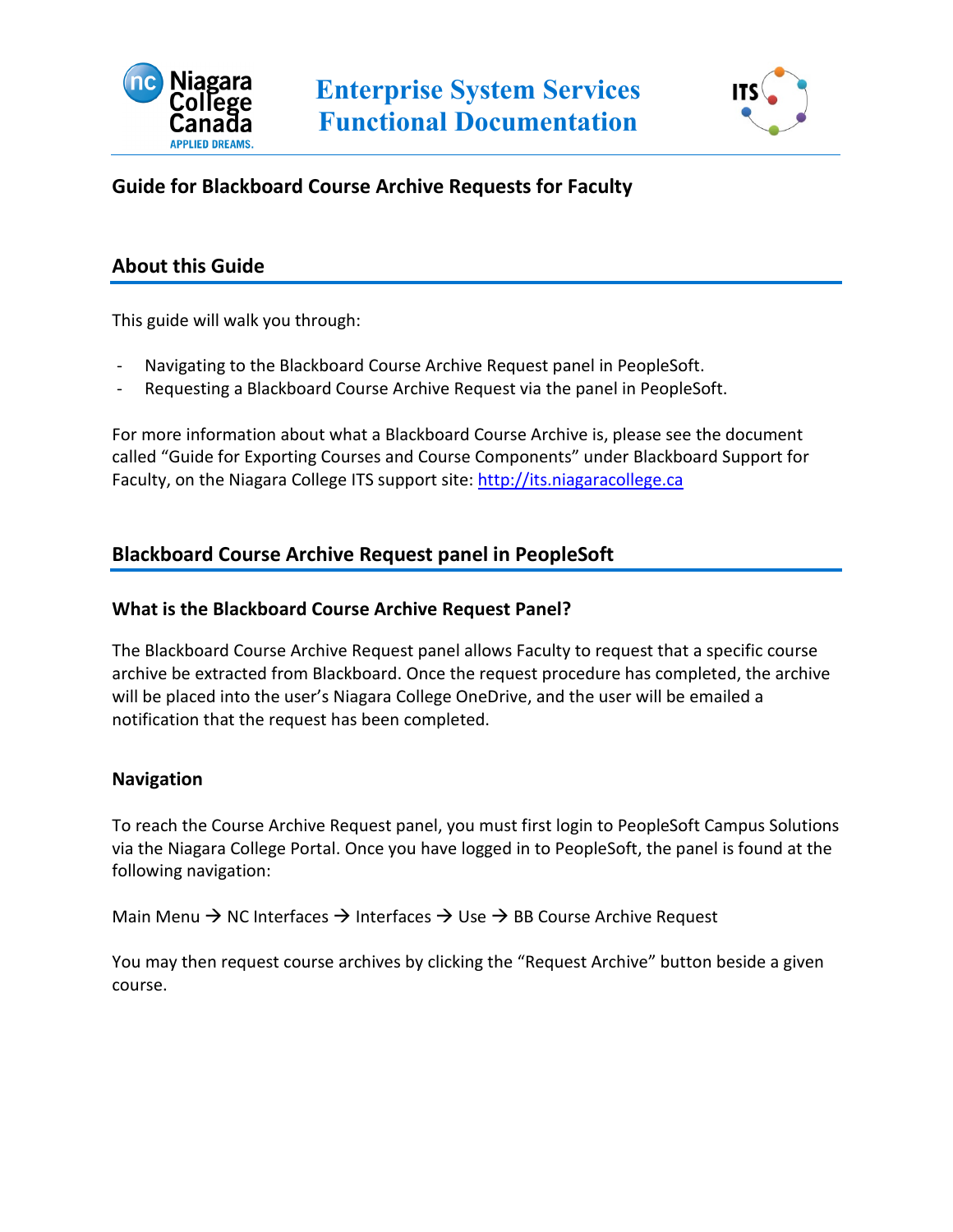



## **Description**

The BB Course Archive Request panel will show your User ID and Name as recorded within PeopleSoft. You will be given a list of courses, sorted by Term, Subject, Catalog, and Section. You should be able to see all courses within the last several years. The list of courses is paginated, and you may switch to different pages using the arrow buttons on the list.

Once you have found a course that you would like to retrieve the course archive for, click the "Request Archive" button. You may request a course archive for a specific Term/Subject/Catalog/Section only once. Once you have requested the archive for a class, the corresponding "Request Archive" button will be disabled (greyed out).

Please note that it may take up to 24 hours for your course archive request to be processed.

| <b>BB Course Archive Request</b> |                |      |                 |                                                               |                           |
|----------------------------------|----------------|------|-----------------|---------------------------------------------------------------|---------------------------|
| User ID:<br>Name:                |                |      |                 |                                                               |                           |
|                                  |                |      |                 | First $\circledcirc$<br>Personalize   Find   View All   그   표 | 1-10 of 33 $\bullet$ Last |
| <b>Term</b>                      | <b>Subject</b> |      | Catalog Section | <b>Course Description</b>                                     | <b>Request Archive</b>    |
| 1 2020 Spring                    | <b>GISC</b>    | 9300 | Many            | Applied GIS Thesis                                            | Request Archive           |
| 2 2020 Winter                    | <b>GISC</b>    | 9319 | Many            | <b>Thesis Project Development</b>                             | Request Archive           |
| 3 2020 Winter                    | <b>GISC</b>    | 9320 | 01              | Geodatabases                                                  | Request Archive           |
| 4 2019 Spring                    | <b>GISC</b>    | 9300 | Many            | Applied GIS Thesis                                            | Request Archive           |
| 5 2019 Winter                    | <b>GISC</b>    | 9319 | Many            | <b>Thesis Project Development</b>                             | Request Archive           |
| 6 2018 Spring                    | <b>GISC</b>    | 9300 | Many            | Applied GIS Thesis                                            | Request Archive           |
| 7 2018 Winter                    | <b>GISC</b>    | 9319 | Many            | <b>Thesis Project Development</b>                             | Request Archive           |
| 8 2018 Winter                    | <b>GISC</b>    | 9320 | Many            | Geodatabases                                                  | Request Archive           |
| 9 2017 Fall                      | <b>GISC</b>    | 9304 | Many            | GIS Systems and Programming                                   | Request Archive           |
| 10 2017 Spring                   | <b>GISC</b>    | 9300 | Many            | Applied GIS Thesis                                            | Request Archive           |

Note: It may take up to 24 hours to process your request.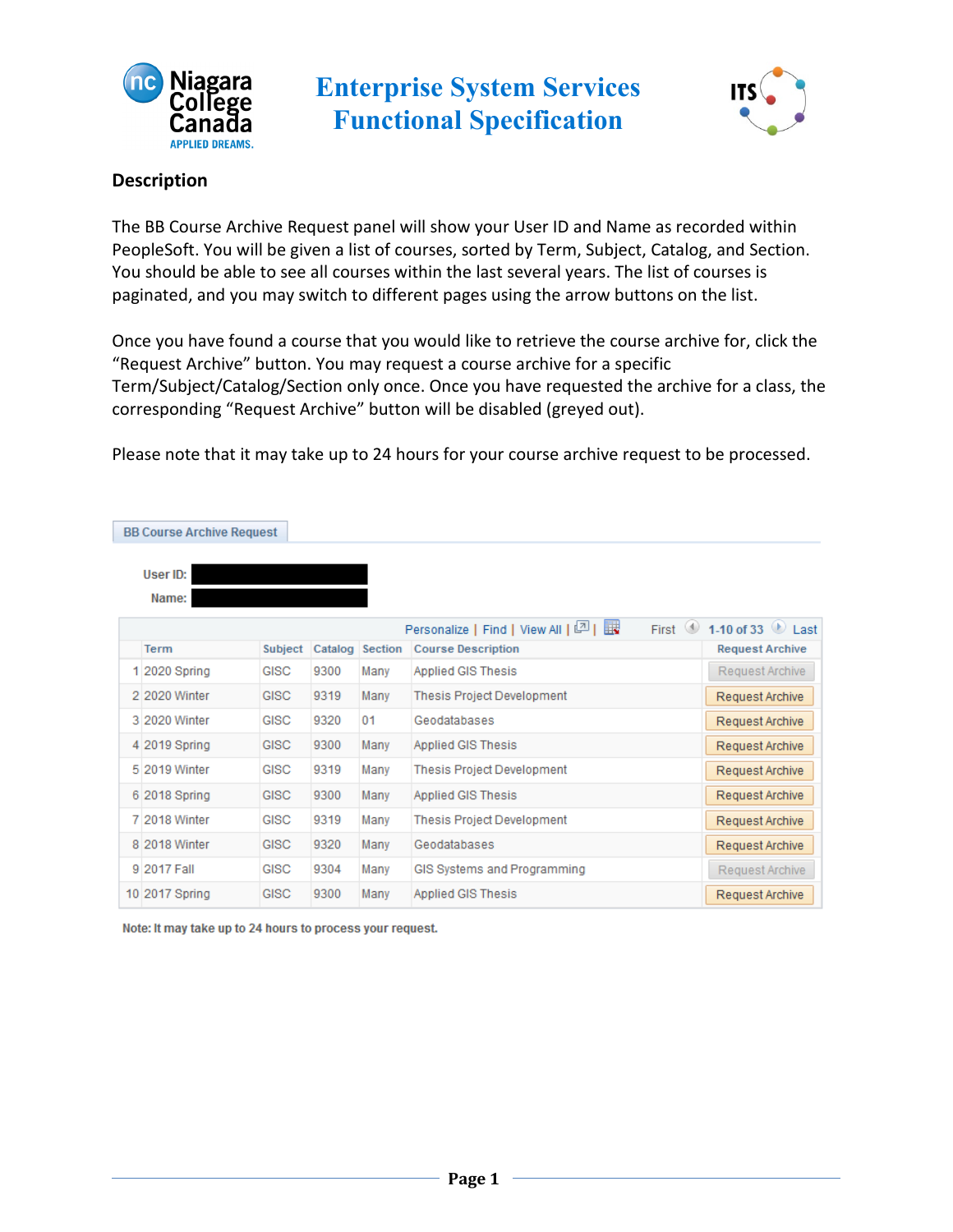



# **Walkthrough**

A detailed walkthrough is shown via a series of screenshots here:

1) Click the compass icon on the top right of the screen for your PeopleSoft session.



2) Now, click the "Navigator" button to show the menu.

| nc Niagara College Canada                                                     | Campus Solutions User  | 合产 | $\circledcirc$<br>$\ddot{x}$               |
|-------------------------------------------------------------------------------|------------------------|----|--------------------------------------------|
|                                                                               | <b>Process Monitor</b> |    | NavBar                                     |
|                                                                               | 展                      |    | $\overline{\odot}$<br><b>Recent Places</b> |
|                                                                               |                        |    | <b>My Favorites</b>                        |
|                                                                               |                        |    | E<br>Navigator                             |
|                                                                               |                        |    | --<br><b>Classic Home</b>                  |
|                                                                               |                        |    |                                            |
|                                                                               |                        |    |                                            |
|                                                                               |                        |    |                                            |
|                                                                               |                        |    |                                            |
| javascriptsubmitAction_win1(document.win1,'PTNUI_NB_HDRWRK_PTNUI_NB_ACTION'); | $\circ$                |    |                                            |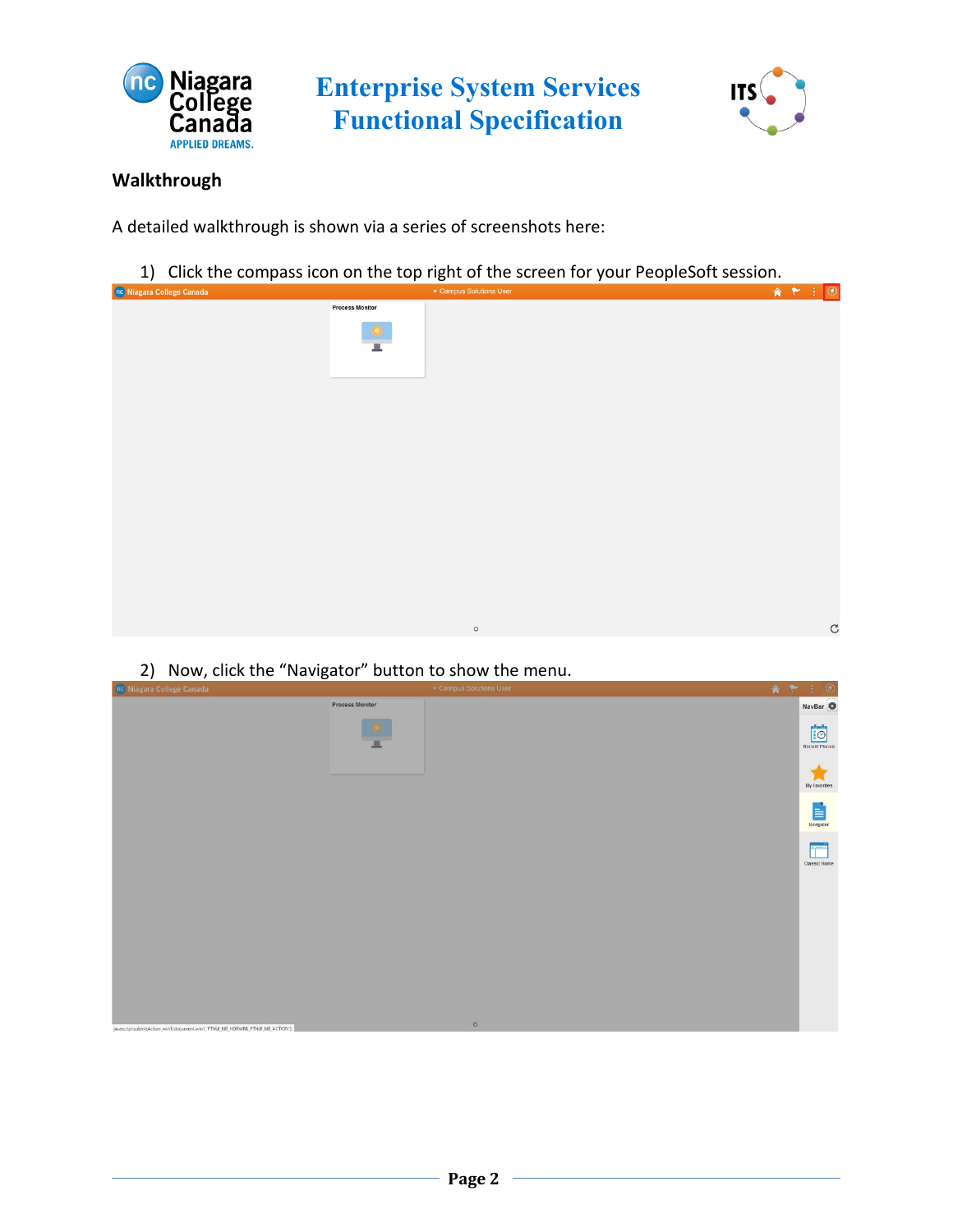



3) Click "NC Interfaces".



#### 4) Click "Interfaces".

| <b>Process Monitor</b><br>۰<br>NavBar: Navigator<br>$\overline{\bullet}$<br>$\Leftarrow$ NC Interfaces<br>io<br>Interfaces<br>$\,$<br><b>Recent Places</b><br><b>My Favorites</b><br>E<br>Navigator<br>F<br><b>Classic Home</b> | $\overline{\phantom{a}}$<br>no Niagara College Canada | ▼ Campus Solutions User |  | 合一 | $\circledcirc$<br>÷ |  |  |
|---------------------------------------------------------------------------------------------------------------------------------------------------------------------------------------------------------------------------------|-------------------------------------------------------|-------------------------|--|----|---------------------|--|--|
|                                                                                                                                                                                                                                 |                                                       |                         |  |    |                     |  |  |
|                                                                                                                                                                                                                                 |                                                       |                         |  |    |                     |  |  |
|                                                                                                                                                                                                                                 |                                                       |                         |  |    |                     |  |  |
|                                                                                                                                                                                                                                 |                                                       |                         |  |    |                     |  |  |
|                                                                                                                                                                                                                                 |                                                       |                         |  |    |                     |  |  |
|                                                                                                                                                                                                                                 |                                                       |                         |  |    |                     |  |  |
|                                                                                                                                                                                                                                 |                                                       |                         |  |    |                     |  |  |
|                                                                                                                                                                                                                                 |                                                       |                         |  |    |                     |  |  |
|                                                                                                                                                                                                                                 |                                                       |                         |  |    |                     |  |  |
|                                                                                                                                                                                                                                 |                                                       |                         |  |    |                     |  |  |
| javascriptPTNavBar.OpenInContentArea('https://peopletest.niagaracollege.ca/psc/CSTST_newwin/EMPLOYEE/HRMS/c/NUI_FRAMEWORK.PTNUI_MENU_COMP.GBL?sa=&FLDR=SL_OCAS_INTERFACES&ICDoModal=1&ICGrouplet=1', 'SL_OCAS_INTERFACES');     |                                                       |                         |  |    |                     |  |  |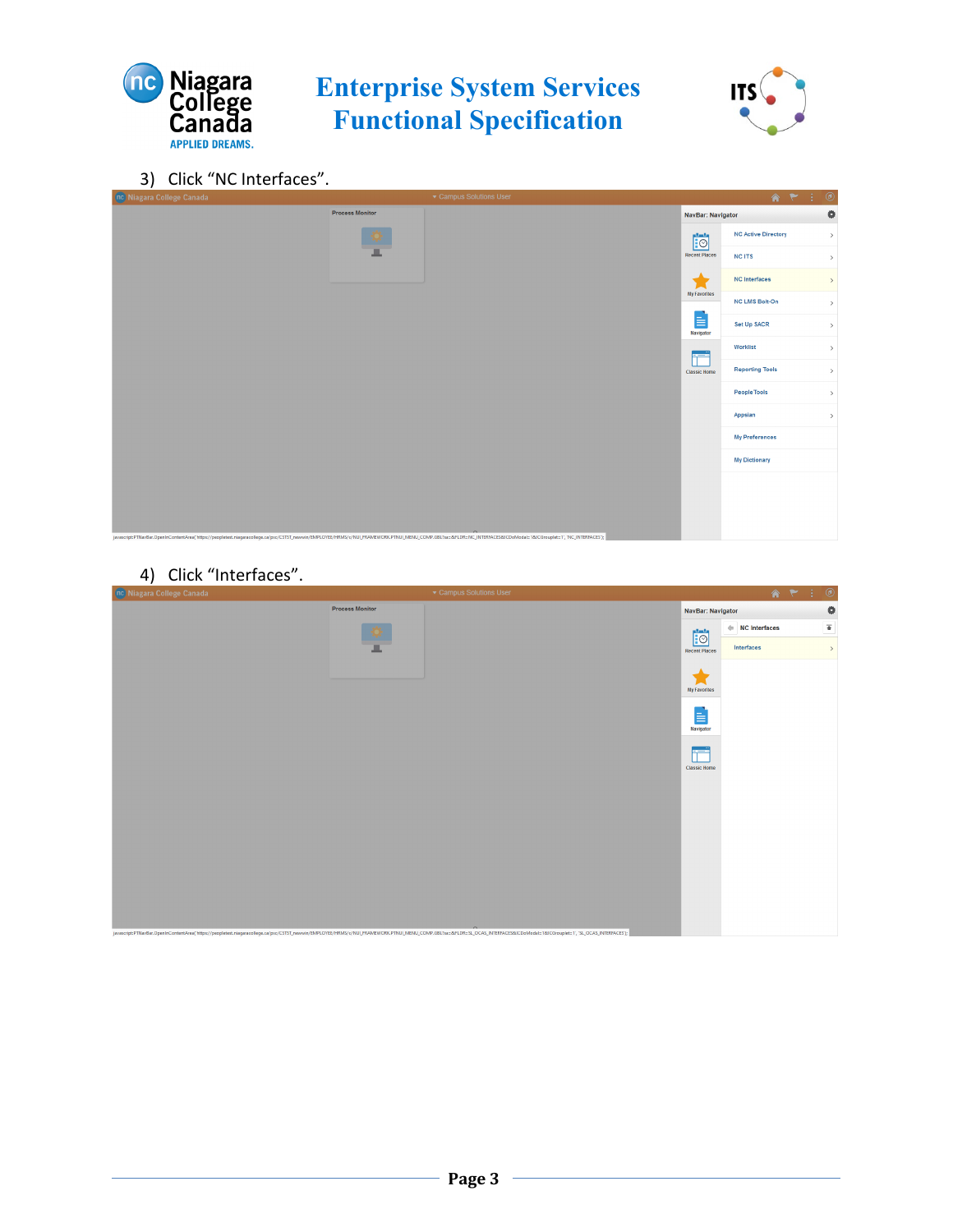



5) Click "Use".



6) Click "BB Course Archive Request".

| nc Niagara College Canada                                                                                                                                   |                        | ▼ Campus Solutions User |                           | $\circledcirc$<br>$A$ $\uparrow$<br>÷                                                       |
|-------------------------------------------------------------------------------------------------------------------------------------------------------------|------------------------|-------------------------|---------------------------|---------------------------------------------------------------------------------------------|
|                                                                                                                                                             | <b>Process Monitor</b> |                         | <b>NavBar: Navigator</b>  | ۰                                                                                           |
|                                                                                                                                                             |                        |                         | io                        | $\overline{\bullet}$<br>$\begin{array}{ c c } \hline \textbf{u} & \textbf{Use} \end{array}$ |
|                                                                                                                                                             | п                      |                         | <b>Recent Places</b>      | <b>BB Course Archive Request</b>                                                            |
|                                                                                                                                                             |                        |                         |                           | <b>BB Crse Archy Request OVERRIDE</b>                                                       |
|                                                                                                                                                             |                        |                         | My Favorites              | <b>Student OnCampus Appointments</b>                                                        |
|                                                                                                                                                             |                        |                         | E<br>Navigator            |                                                                                             |
|                                                                                                                                                             |                        |                         | ╔═<br><b>Classic Home</b> |                                                                                             |
|                                                                                                                                                             |                        |                         |                           |                                                                                             |
|                                                                                                                                                             |                        |                         |                           |                                                                                             |
|                                                                                                                                                             |                        |                         |                           |                                                                                             |
|                                                                                                                                                             |                        |                         |                           |                                                                                             |
|                                                                                                                                                             |                        |                         |                           |                                                                                             |
|                                                                                                                                                             |                        |                         |                           |                                                                                             |
|                                                                                                                                                             |                        |                         |                           |                                                                                             |
| javascript:PTNavBar.OpenInWindow('https://peopletest.niagaracollege.ca/psp/CSTST_newwin/EMPLOYEE/HRMS/c/SL_OCAS_INTERFACES.NC_BBCA_REQ.GBL','NC_BBCA_REQ'); |                        | $\circ$                 |                           |                                                                                             |